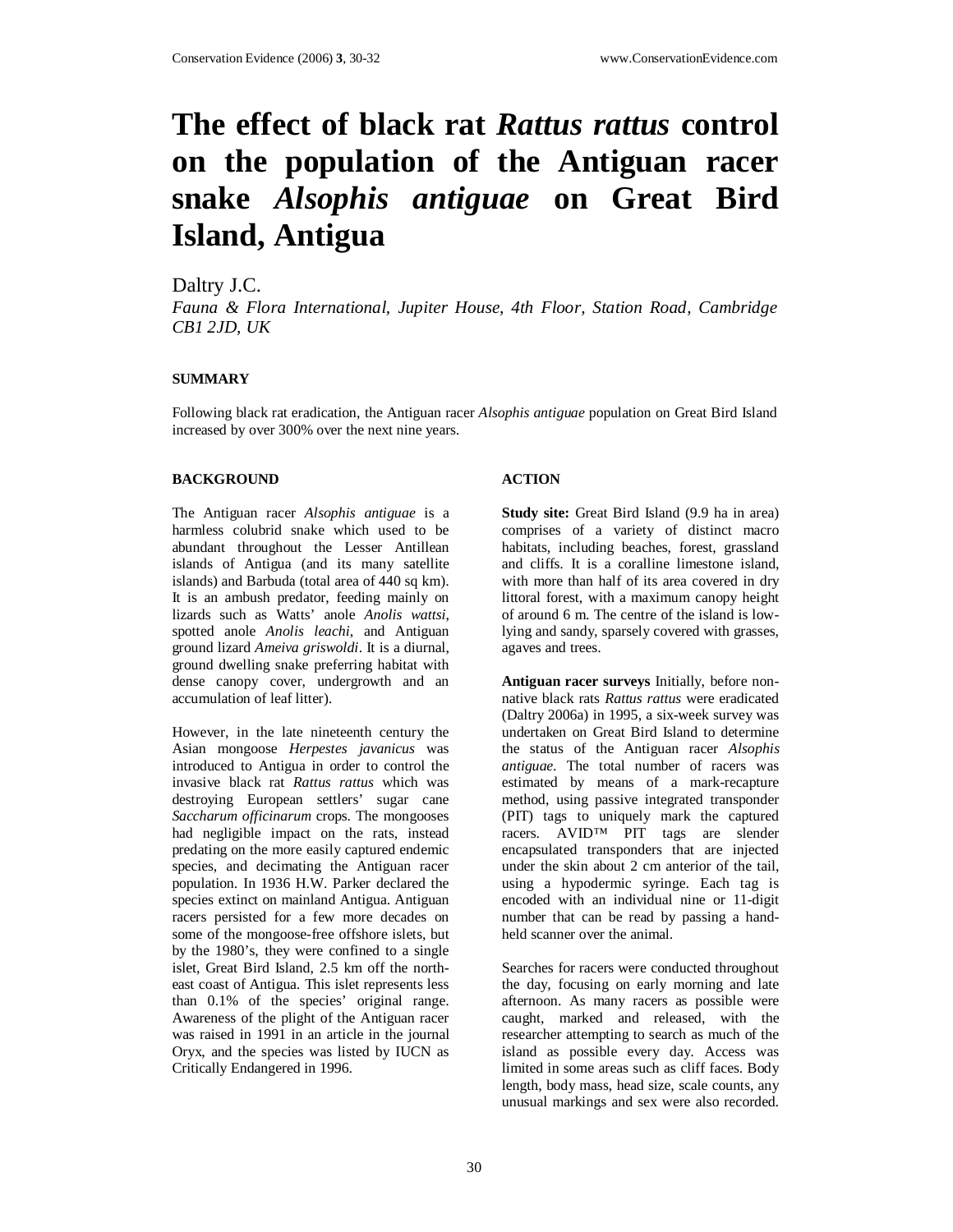Six weeks later, the subsequent frequencies of recapture were used to calculate the population size using Begon's Weighted Mean estimator. Begon's Weighted Mean was considered appropriate because relatively low numbers of animals were caught daily (0 to 6), the population was closed (no emigration or immigration) and it was unlikely that there would have been births or deaths within the study period. In 1995, 43 different individuals were caught and marked for the first time.

One of the main tenets of almost all markrecapture models is that all animals in the population have the same likelihood of being caught. Few individuals less than one year old are caught on Great Bird Island each year, however. Therefore juveniles are excluded from population size estimates which focus on adults and sub-adults only. Individuals recaptured within 48 hours were similarly excluded from the statistics. Antiguan racers commonly spend long periods ambush hunting in a small area (thus remaining stationary or virtually so), and the same individual may be disproportionately counted several times in the same day.

It is important to note that the mark-recapture study was carried out at the same time as the first radio-telemetry study of this species. Five racers (two males, three females) were anaesthetized and surgically implanted with 4 g miniature transmitters (Holohil Systems Inc, Ontario). The telemetry study yielded vital information on the activity patterns and habitat preferences of this species which not only helped the researcher (J. Daltry) to learn where and how to find the racers more proficiently, but also demonstrated that racers are very active and wide ranging, such that the mark recapture method used should adequately sample the population.

#### **CONSEQUENCES**

**Initial survey 1995:** In 1995, a six week survey was undertaken on Great Bird Island to find out the status of the Antiguan racer. Using mark-recapture techniques, the survey estimated the population size to be approximately 51 ( $\pm$  SE 7) adult and sub-adult racers, with a skewed male:female ratio of 1:1.8. Although mongoose-free, black rats were common and identified as a serious threat to the population (Daltrey 2006a).

**Annual surveys:** Following the eradication of rats, the snake population quickly recovered,



**Figure 1**. The Antiguan racer *Alsophis antiguae* population size on Great Bird Island from 1995 to 2004.

more than doubling within 18 months. The population then declined in the late 1990s, suggesting that the snake population was limited by something other than rats. Figure 1, summarises numbers of Antiguan racers on Great Bird Island from 1995 to 2004.

**Factors limiting population growth:** The Antiguan Racer Conservation Project (ARCP) scientists perceived that a reduction in prey availability was limiting the size of the racer population. The large increase in snake numbers in the late 1990s had a negative impact on the racer's main food source: Watt's anole *Anolis wattsi* and the Antiguan ground lizard *Ameiva griswoldi*. From 1995 to 1997, when the snake population was increasing, only 1.8% of all snakes examined (92 individuals) had protruding ribs and were thus considered underweight. By 1998 and 1999, this figure had soared to 17% (of 93 individuals weighed).

Further evidence that the racers on Great Bird Island were facing stiff competition for food can be seen from the response of individuals to being translocated to other islands where there were few other snakes and plenty of lizards. In all cases observed, even older racers underwent a dramatic growth spurt in response to a plentiful food supply.

In September 1998, there was severe flooding of the lower parts of Great Bird Island by the sea during Hurricane George, which was inferred to have killed up to 20% of the racer population.